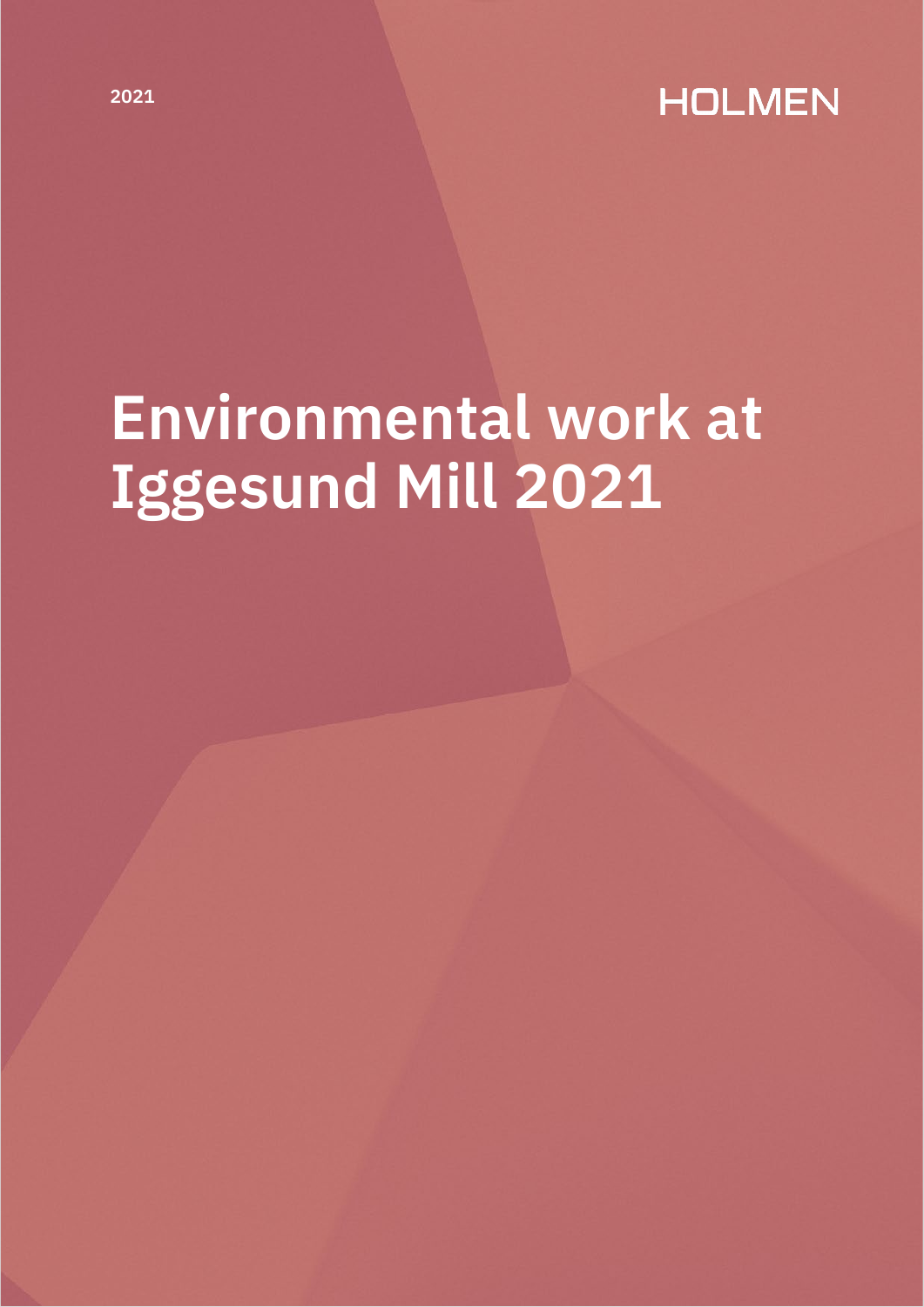## **Content**

Н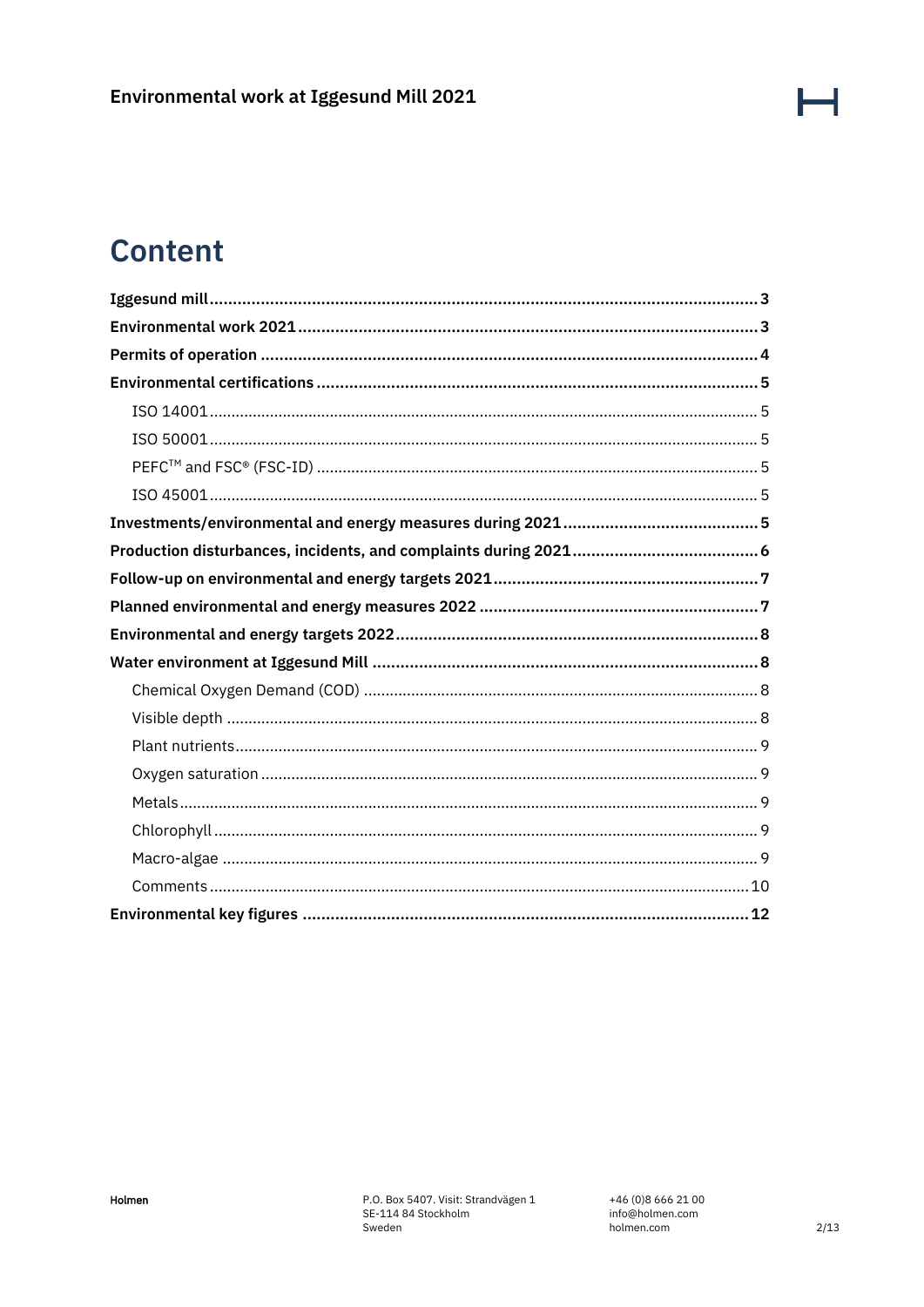## <span id="page-2-0"></span>**Iggesund mill**

Iggesund Mill is an integrated pulp and paperboard mill encompassing a pulp factory for manufacturing fully bleached sulphate pulp from softwood and hardwood, a paperboard factory and an aerated biological pond followed by chemical flotation for treating wastewater from the factories. Iggesund Mill is located just south of Hudiksvall on the Iggesundfjärden bay. A few kilometres north of Hudiksvall lies Strömsbruk, where paperboard from both Iggesund Mill and Holmen's mill in Workington is laminated and plastic coated. The Group has its own port facility in Skärnäs which organizationally belongs to Iggesund Mill.

## <span id="page-2-1"></span>**Environmental work 2021**

Each year, the global assessment company EcoVadis conducts approximately 25 000 sustainability evaluations of companies around the world in about 200 different categories in more than 160 countries. When reporting for 2020 was evaluated, Iggesund Mill was found to be best in the category "manufacturing light" and was therefore awarded the Sustainability Leadership Award 2021.

A great deal of committed and focused work in 2021 has led to Iggesund Mill gaining accreditation under the Nordic Ecolabel's criteria and qualifying as an approved supplier under IKEA I-way.

In general, Iggesund Mill has met all the criteria in the environmental permits for operations by a good margin.

In 2021, Iggesund Mill continued to work on active control of its waste water treatment plant. Over the past few years, measures within the process combined with major investments have led to a change in the composition of the process waste water and there has also been a major focus on ensuring a more effective treatment process.

The work on chemicals storage that began in 2020 continued during the year, including secondary containment of smaller chemicals tanks.

The old industrial landfill site at Strömsbruk is part of Iggesund Mill's environmental responsibility. Here work has focused on drawing up a detailed plan for final capping, i.e. a description of the environmental and technical solutions that will ensure stable and sustainable coverage of the area.

In 2021 a major operational project, HiQ Excellence, was carried out, with the aim of ensuring that all levels of the facility have targets that can be influenced, KPIs, to work towards and clear working methods in which governance and monitoring are central. It is hoped that working towards shared KPIs produced with a great deal of input from operators and engineers will ensure that each section of the process improves efficiency and minimises variations, so reducing waste. One effect of this will be a reduction in environmental impact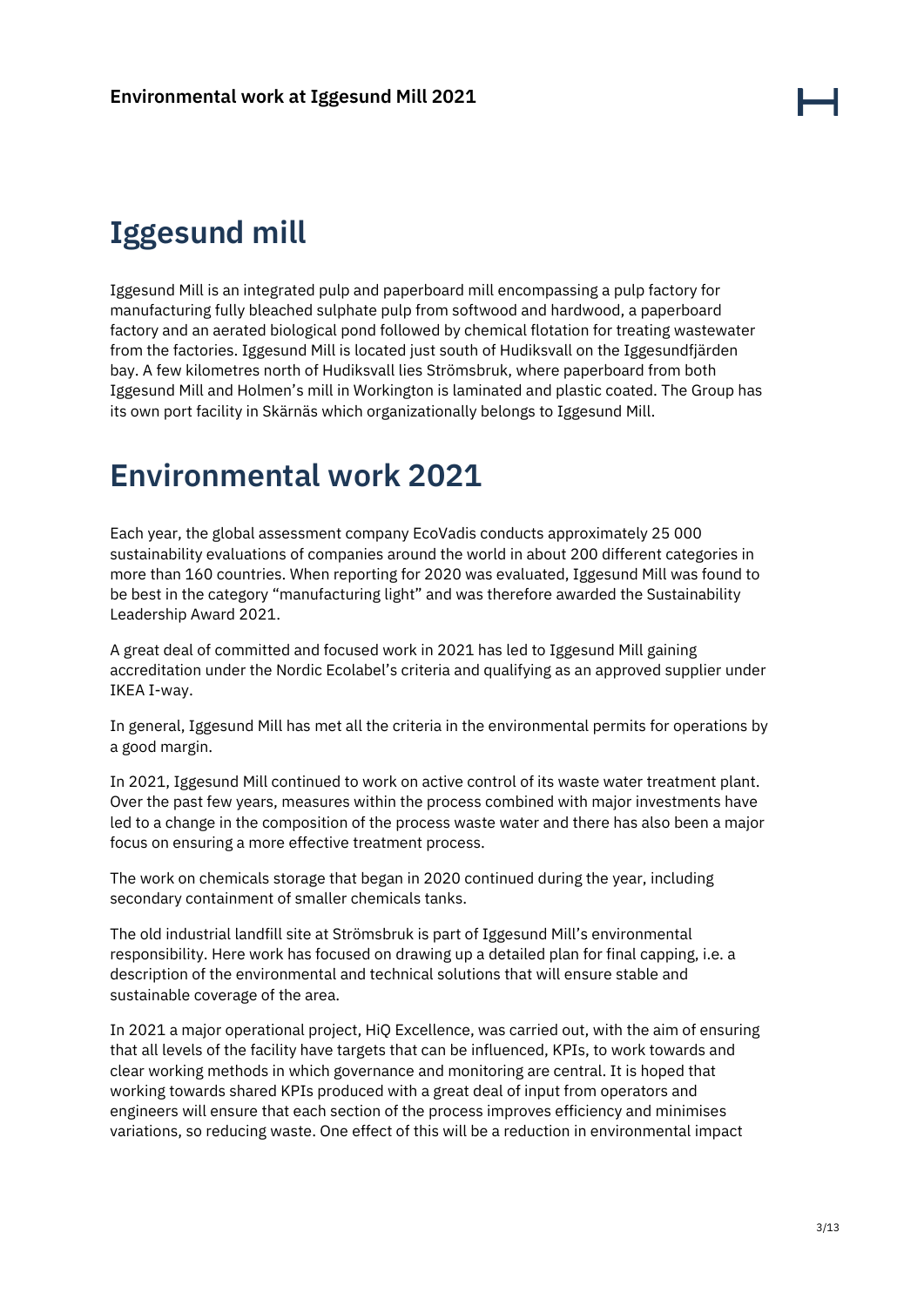and optimised energy consumption, partly thanks to a more stable and even production process.

The mill has carried out a number of activities to safeguard operation in isolation, in other words, the mill must be able to cope on its own electricity supply in the event of major external disruption such as a lightning strike or other power cuts due to natural or other external causes affecting the external power to the mill. This will increase operational reliability, reducing lost energy and other disruption to the process.

During the year, work has been carried out to increase property automation in office premises. Hardware and software will enable security to be improved and enable energy saving measures in the future.

At Strömsbruk, an energy survey has been carried out in which several points were identified with a total annual potential saving of 1.7 GWh of heat and more than 750 MWh of electricity. Work is in progress to prioritise which measures are to be implemented.

Sustainable handling of waste products is one of the focus areas of Iggesund Mill in terms of the environment and energy. One of the targets is to reduce amounts of production waste and active management of waste water treatment is one activity linked to this target. Ensuring an environmentally sustainable balance between the need to treat waste water versus production and transport of the chemicals needed for the mill's final treatment stage has enabled a major reduction in amounts of chemical sludge, from 26 000 tonnes in 2019 to just under 8 000 tonnes in 2021.

A preliminary project has been carried out during the year to enable investments in new wash presses in the future. Consequently, one wash filter will be replaced with one wash press in the bleaching works on the pulp line in 2022, which is expected to produce an effect on the raw water and waste water flow in 2023.

A review to improve control of storm drains began during the year and activities are in progress as a result, including labelling storm drains.

## <span id="page-3-0"></span>**Permits of operation**

In October 2018 Iggesund Mill received a new permit under the Environmental Code for production of 500 000 tonnes of pulp and 450 000 tonnes of paperboard. This new permit incorporates Skärnäs Terminal. The permit was first claimed on 1 January 2019.

The coating and laminating plant at Strömsbruk have been classified as a 'C' plant with an obligation to notify its environmental activities to the authorities since 2007/2008.

The company is covered by the rules on fossil carbon dioxide emissions trading. It holds a permit for carbon dioxide emissions and has been awarded emission allowances for the trading period 2013–2020. An application for a permit for the period 2021–2030 has been submitted to the Swedish Environmental Protection Agency.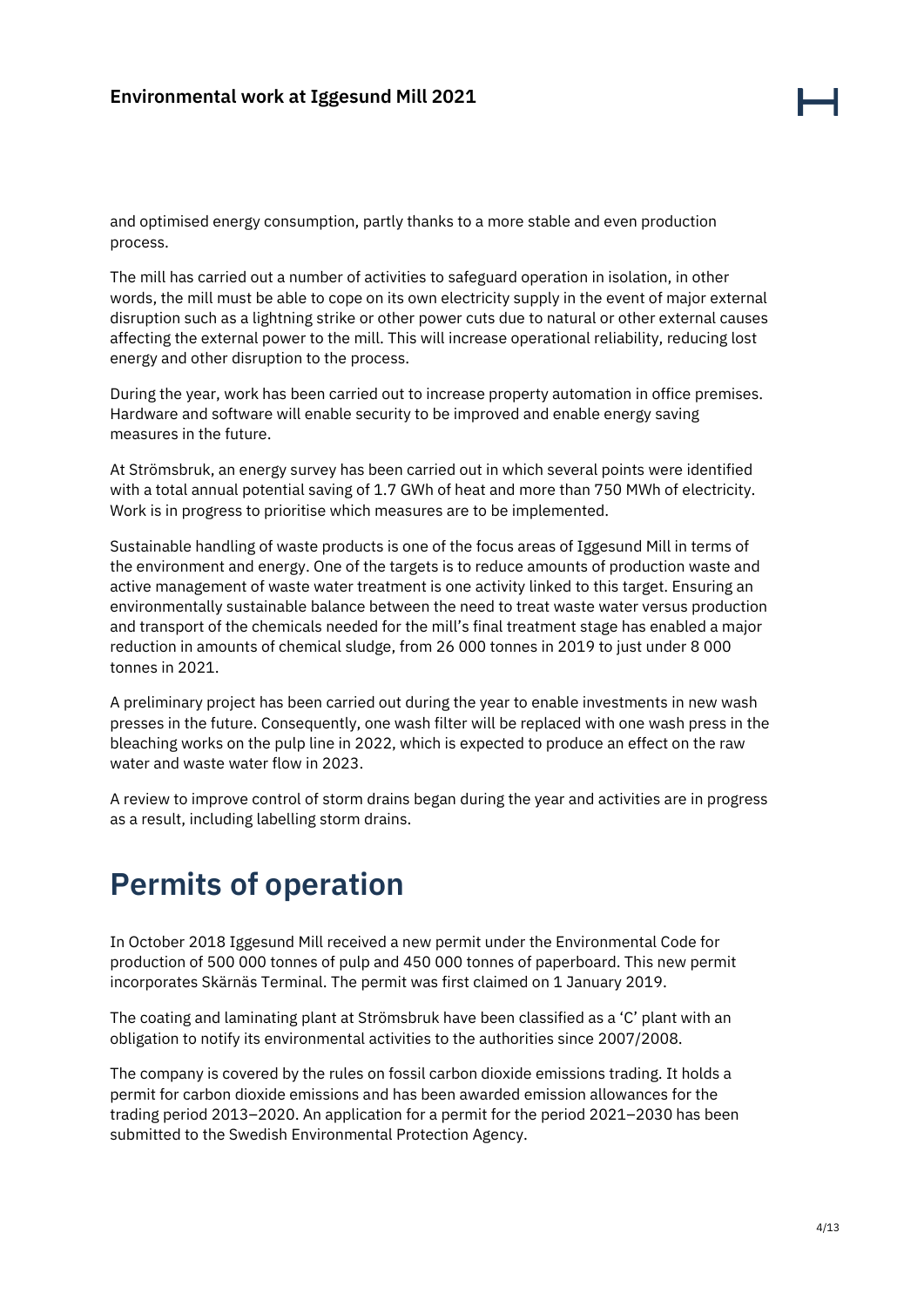## <span id="page-4-0"></span>**Environmental certifications**

### <span id="page-4-1"></span>**ISO 14001**

Iggesund Mill's environmental management system has been certified to ISO 14001 since 2001.

• The production units at Strömsbruk and Skärnäs Terminal are covered by all certifications.

### <span id="page-4-2"></span>**ISO 50001**

Iggesund Mill's energy management system was certified in 2005, and this system was upgraded in line with ISO 50001 in 2011.

• The production units at Strömsbruk and Skärnäs Terminal are covered by all certifications.

### <span id="page-4-3"></span>**PEFCTM and FSC® [\(FSC-ID\)](https://www.holmen.com/en/sustainability/our-sustainability-work/permits-certificates-management-systems/holmens-license-number/)**

The company also has both PEFC<sup>TM</sup> and FSC® [\(FSC-ID\)](https://www.holmen.com/en/sustainability/our-sustainability-work/permits-certificates-management-systems/holmens-license-number/) certification for the wood raw material.

• The production units at Strömsbruk and Skärnäs Terminal are covered by all certifications.

### <span id="page-4-4"></span>**ISO 45001**

Iggesund Mill's Health and safety management system has been certified under OHSAS 18001 since September 2016 and was upgraded to ISO 45001 in 2020.

• The production units at Strömsbruk and Skärnäs Terminal are covered by all certifications.

## <span id="page-4-5"></span>**Investments/environmental and energy measures during 2021**

- During the mill's major maintenance shutdown, the wooden pipe for incoming raw water was mended, ensuring future access to process water.
- The final stage of the waste water pipe was mended, concluding the far-reaching work of recent years to patch and seal the waste water pipeline from the factory to the mill's biological treatment plant.
- Operators, engineers and those responsible at the plant have been trained in the Ordinance on large incineration plants, SFS 2013:252.
- The programme of action to reduce sources of noise has continued and a total of 9 sources of noise have been addressed during the year.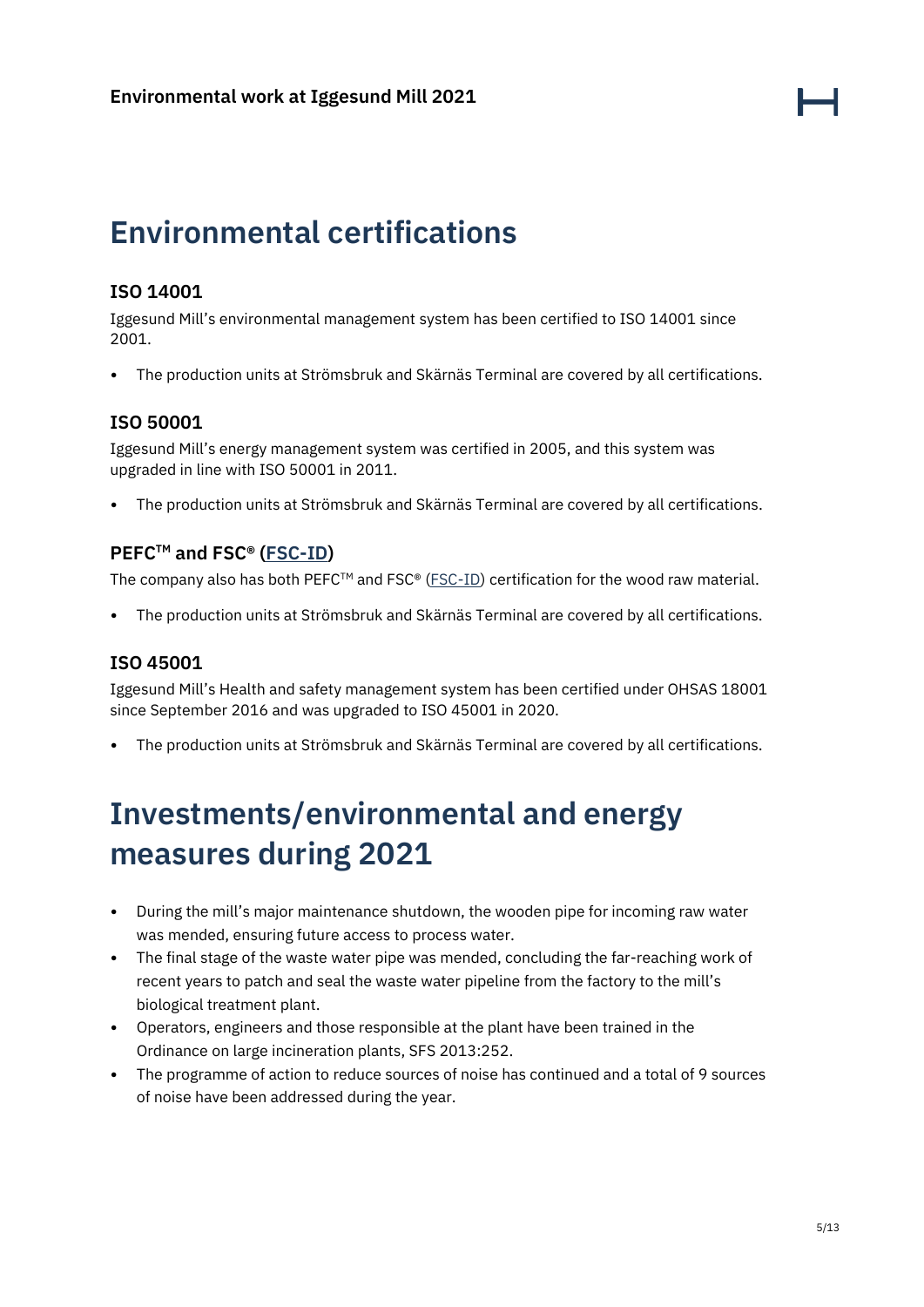- A lye analyser has been installed to optimise caustification. After calibration, this is expected to produce an energy saving of 6.3 GWh.
- A new bottom blowdown valve has been installed and taken into operation on SP5 and after calibration is expected to save about 0.5 GWh steam per year though optimised control.
- Installation of a new compressor is expected to reduce electricity consumption by 1.9 GWh.
- A total of 16 charging stations for electric cars have been installed in the mill's car parks. These are available for the use of guests, employees and contractors.

## <span id="page-5-0"></span>**Production disturbances, incidents, and complaints during 2021**

In November a serious incident occurred at the mill's chemicals plant when a chlorine dioxide reactor broke down. No-one was injured and the equipment concerned was immediately taken out of operation. As the chlorine dioxide reactor is an important part of the process of manufacturing pulp, production slowed for a number of days, which resulted in changed conditions in the process waste water. In turn, this had an impact on the mill's biological treatment plant which had limited chlorate reduction for a period of time, leading to exceeding the monthly threshold value for chlorate in November. However, the figures for December were below the monthly threshold value so under the criteria system, the limit for the month as a whole was met.

Iggesund Mill is focused at all times on designing out risks that could cause environmental incidents. In 2021, 23 incidents affecting the environment occurred at Iggesund Mill requiring reporting to the supervisory authority, plus one event concerning coolants at Strömsbruk. The majority of the reported events at Iggesund Mill are linked to temporary discharges to water.

Iggesund Mill has a condition regarding emissions of diffuse sulphur, calculated as total reduced sulphur, which was exceeded in 2021 due to increased emissions from one part of the process on one of the fibre lines. Another exceedance of the conditions concerning failure to measure dust at two points occurred in the fourth quarter.

The external audit of Iggesund Mill's environmental and energy management systems found seven minor non-conformities linked to ISO 14001 and one minor nonconformity for ISO 50001. No nonconformities were found in the audit of the system for FSC® and PEFC™.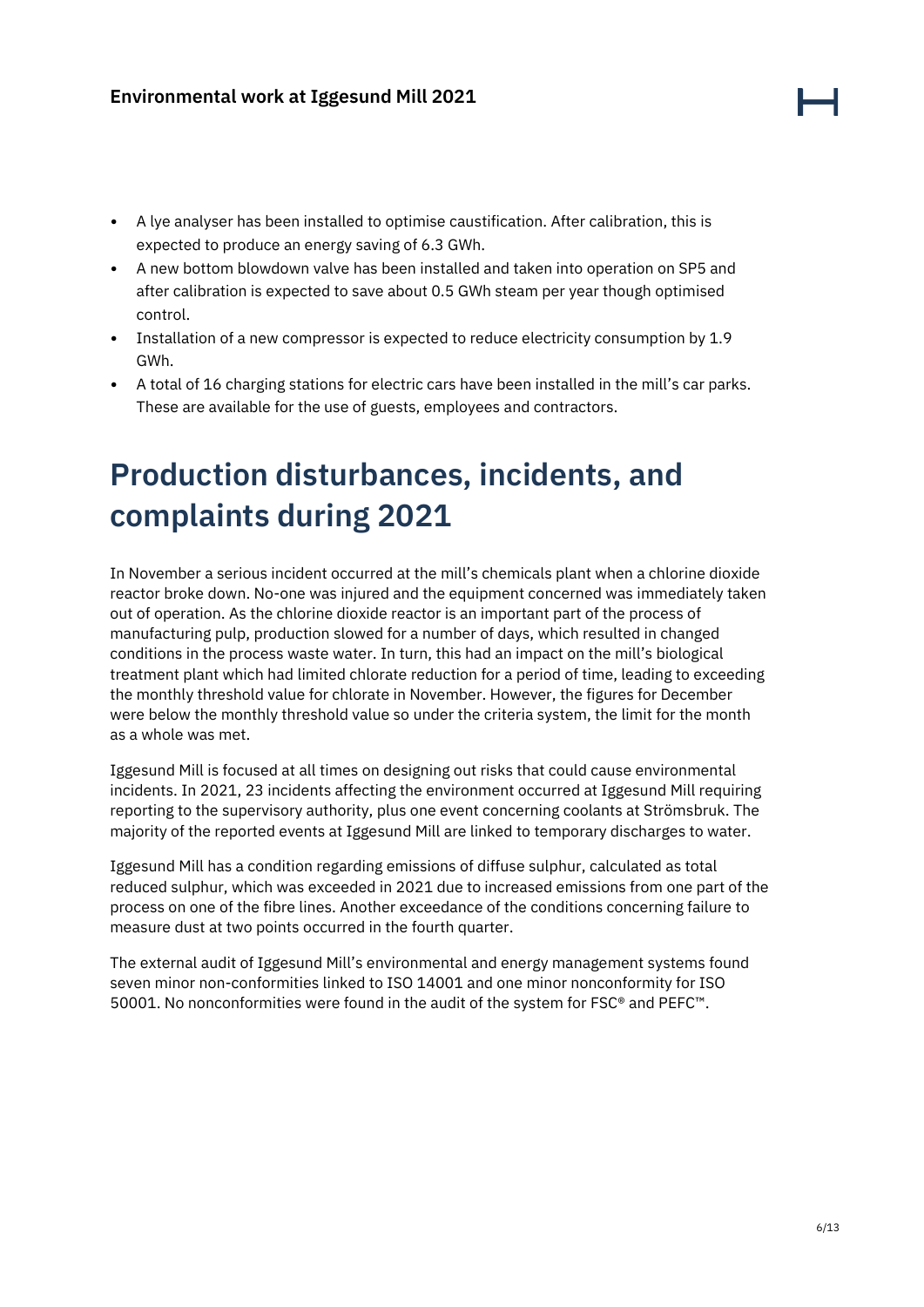## <span id="page-6-0"></span>**Follow-up on environmental and energy targets 2021**

Using the outcome figures for 2020 as a basis.

- Proportion of biogenic fuel consumption (excluding vehicle fuel) to exceed 98 per cent.
	- ˗ Outcome: 97.7 per cent. The target was not met mainly due to production disruptions resulting in increased use of fossil fuel
- Energy use per tonne of Invercote is to be less than 5.0 MWh
	- Outcome: 5.74 MWh/tonne Invercote, which is slightly over the target but an improvement on the outcome for 2020 of 5.77 MWh. The explanation is production disruptions as unstable operation produces both higher actual energy consumption and impact on product quality.
- Waste water flow is to be less than 54.8 m3 per day per tonne Invercote
	- ˗ Outcome: 56.7 m3. The target was not met partly due to an increased flow in conjunction with various disruptions in process equipment.
- The amount of production waste is to be less than 3 200 tonnes per month
	- Outcome: 3 340 tonnes per month, whereby the target was not met.
- The weight of unsorted small-scale production waste is to fall by 50 per cent compared with 2019.
	- ˗ The target was not achieved. Work to reduce the amount of unsorted small-scale production waste will continue in 2022.

## <span id="page-6-1"></span>**Planned environmental and energy measures 2022**

- Installation of a new wash press on the hardwood line will lead to reduced waste water flow and a reduced load on the water treatment plants.
- The "Future steam supply" project to ensure compliance with the law based on future requirements and to create good economic conditions and safe, stable production.
- A feasibility study "Sustainable transport", which seeks to review current handling of internal transport and plan future solutions.
- A feasibility study to review and optimise the use of primary energy carriers, which seeks to reduce emissions of fossil CO2.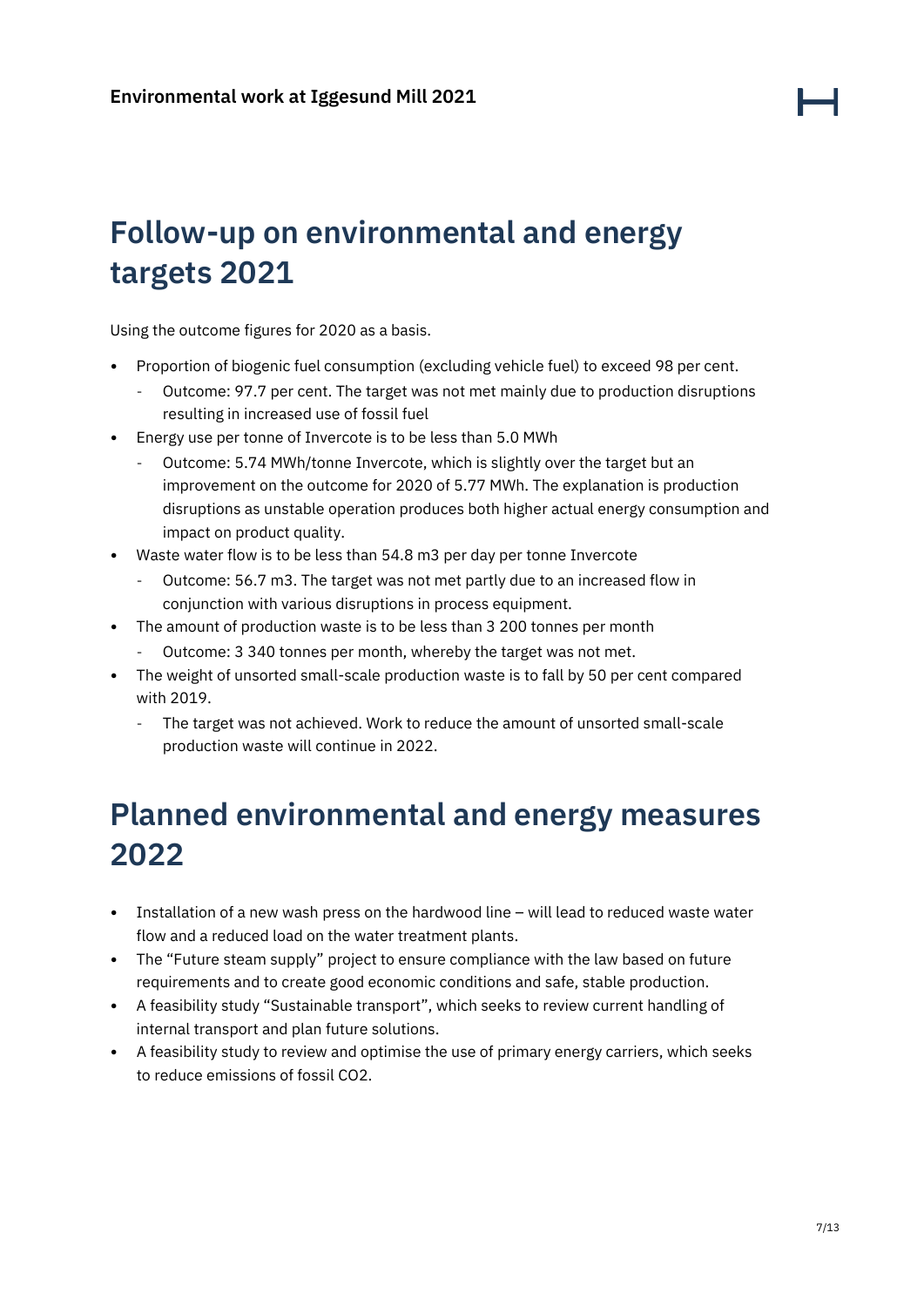## <span id="page-7-0"></span>**Environmental and energy targets 2022**

- Focus area Road map to a fossil-free factory: Biogenic fuel consumption (excluding vehicle fuel) is to exceed 98.5 per cent
- Focus area Optimised energy consumption: Energy use per tonne of Invercote is to be less than 5.7 MWh/tonne
- Focus area Reduced water consumption: Wastewater flow is to be less than 54.8 m3 per tonne of Invercote
- Focus area Sustainable waste production management: Iggesund Mill intends to have two targets linked to production waste and the level of sorting regarding minor production waste. Target levels will be decided in the first quarter of 2022.

## <span id="page-7-1"></span>**Water environment at Iggesund Mill**

Iggesund Mill is located at the point where the Iggesundsån river flows into the Iggesundsfjärden bay. Byfjärden joins it from the north. Iggesundsfjärden and Gårdsfjärden join together through the Snokskärssundet inlet, and the Dukarsundet inlet links Gårdsfjärden with the sea. The narrow inlets have a low water turnover.

The company takes part in the programme for coordinated monitoring of receiving bodies of water in north-eastern Hälsingland, which involves monitoring the environmental impacts of different activities on the water systems concerned, including lakes, watercourses and coastal waters. The company also carries out sampling from the receiving bodies of water in the vicinity of the mill as part of its self-inspection.

Data is reported below along with an assessment of the status of Gårdsfjärden regarding plant nutrients, oxygen level, etc. based on data from the 2020 summary of coordinated monitoring of receiving waters.

### <span id="page-7-2"></span>**Chemical Oxygen Demand (COD)**

Iggesund Mill was the land source of a calculated around 28 per cent of the total chemical oxygen demand (based on measuring total organic carbon) in Iggesundsfjärden and Gårdsfjärden in 2021.

### <span id="page-7-3"></span>**Visible depth**

In 2020 the average annual value for visible depth at control point K179, located in the middle of Gårdsfjärden, was 3.0 m. The assessment for the three-year period 2019–2021 is poor status regarding visible depth, which means a deterioration compared with the previous threeyear period (2018–2020) when it was judged to be moderate. Since 2000, however, there has been a significant increase in the visual depth in Gårdsfjärden.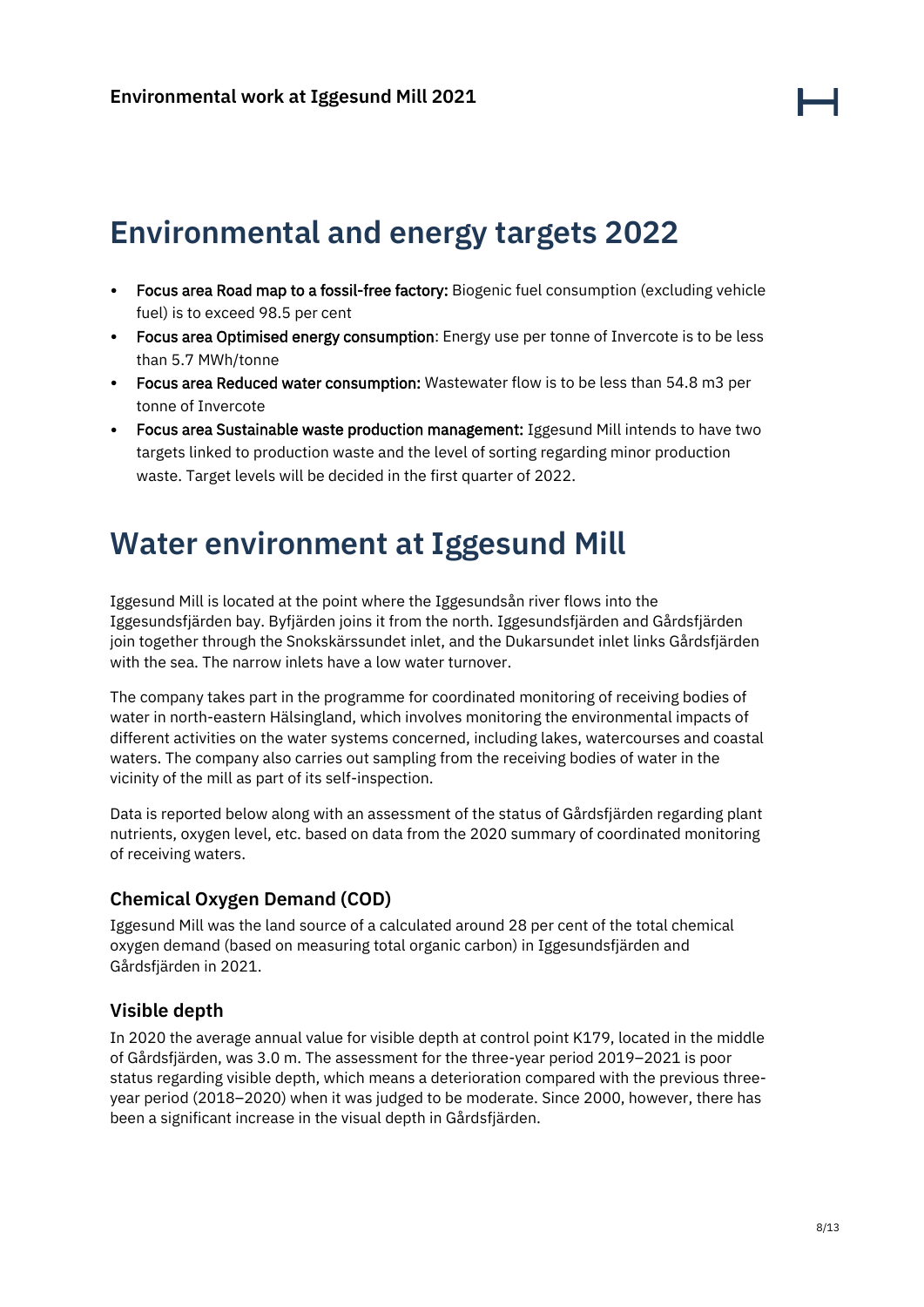### <span id="page-8-0"></span>**Plant nutrients**

The combined status in terms of nutrients (nitrogen and phosphorus) for the three-year period 2019–2021 was judged to be moderate in Gårdsfjärden which is a deterioration compared with the assessment for 2018–2020 when the status was judged to be good. However, the assessment for 2021 is made based on fewer months than in previous years, which has impacted the result.

There is no clear trend over time in terms of an increase or reduction of nitrogen and phosphorus at the coastal station. During 2021, the total phosphorus level in the surface water at the K179 measuring station was on average 27 µg/l and the average total nitrogen level was 382 µg/l. The average levels in surface water for 2020 were 23 µg/l and 344 µg/l respectively.

Transport calculations show that point emissions from Iggesund Mill in 2021 were equivalent to approximately 27 per cent and 64 per cent respectively of total nitrogen and phosphorus entering Gårdsfjärden.

### <span id="page-8-1"></span>**Oxygen saturation**

The oxygen level in the bottom water at K179 was generally high during 2021, but during the summer months there were periods when the oxygen level was not as high. The lowest measured oxygen level was 7.7 mg/l, which was higher than the average of the lowest measured oxygen levels for the period 2015–2020 but somewhat higher than the lowest value in 2020 (7.1 mg/l). The oxygen status was judged to be high overall at the measuring station.

### <span id="page-8-2"></span>**Metals**

The status of specific pollutants (arsenic, copper, chromium and zinc) was judged to be good from sampling in 2021, except for arsenic which was judged to be moderate because the limit value for the average annual value was exceeded. However, the arsenic content was close to the borderline for good status.

For the priority substances (cadmium, nickel and lead) the values were below the limit values/assessment criteria in respect of average annual value and maximum permitted concentration. The status of these parameters was therefore judged to be good.

### <span id="page-8-3"></span>**Chlorophyll**

The chlorophyll status was classified as moderate for the three-year period 2019–2021, corresponding to the classification in 2019 and 2020. The maximum chlorophyll level was 18 ug/l compared with 2020 when it was 4.9 ug/l.

### <span id="page-8-4"></span>**Macro-algae**

In biological surveys in Gårdsfjärden in June, bottom fauna were found at all stations studied, mainly consisting of Limecola balthica, Marenzelleria sp., Potamopyrgus antipodarum and Monoporeia affinis. The species found in the survey represented species with both high and low sensitivity values, i.e. species that are tolerant of a shortage of oxygen, high nutrient loads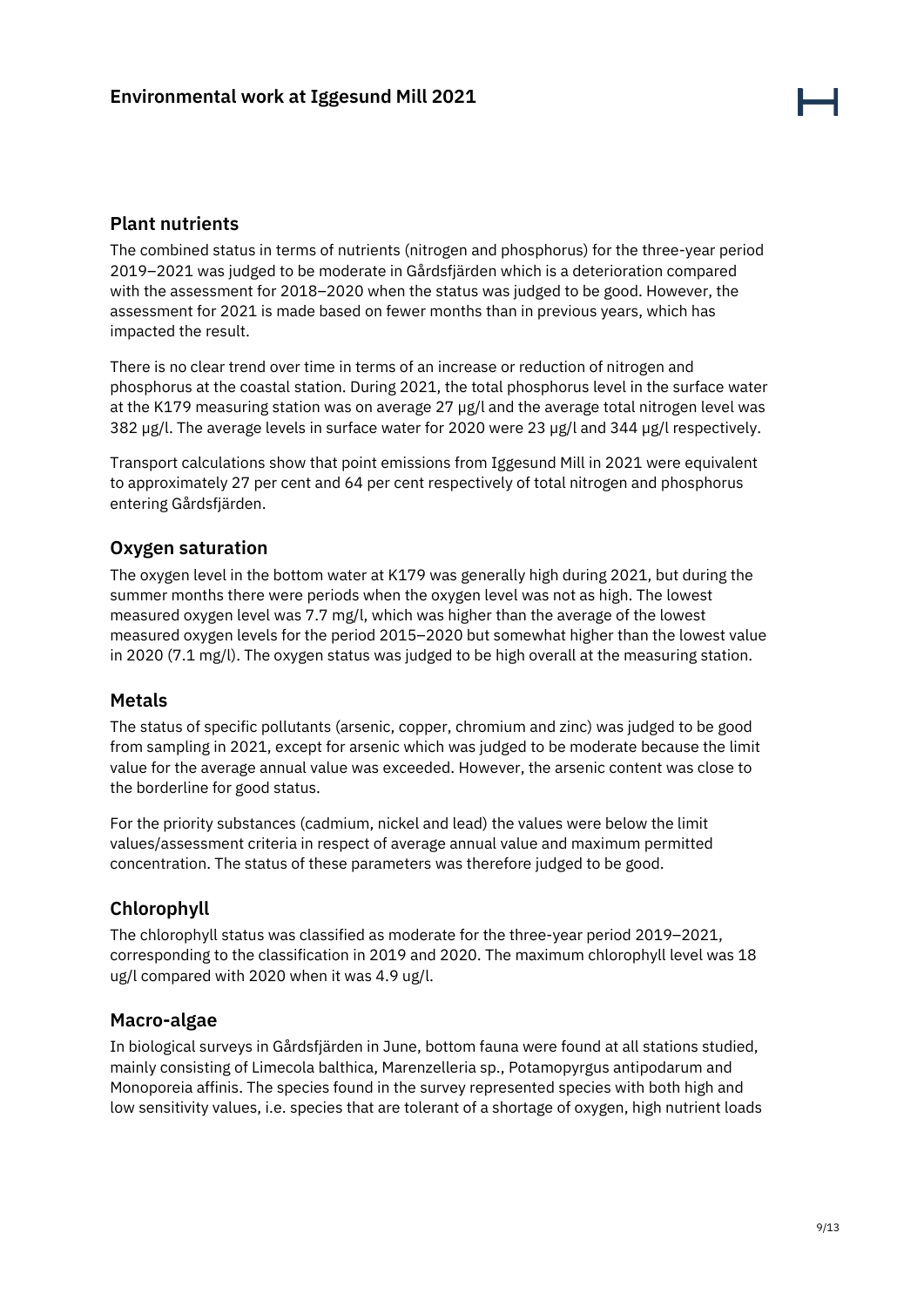and pollutants and species that are sensitive to the above. The status in the area was judged to be moderate regarding bottom fauna.

### <span id="page-9-0"></span>**Comments**

The mill's emissions of eutrophicating substances have fallen sharply since the 1980s. In trial fishing in 1987, the fish life in Gårdsfjärden was characterised as typical of areas of water high in nutrients. Some changes in the direction of more normal status were noted in 1996, but fish production remained high and with a preponderance of the carp family.

Recovery proceeds slowly in such enclosed areas as Gårdsfjärden, where large amounts of organic material and mineral nutrients from earlier emissions have accumulated on the bottoms. In 1996 impairment of liver function and reproduction was observed in perch in Gårdsfjärden. However, growth and survival were normal. Further studies of perch in the waters off Iggesund were performed in 2001, with similar results to those found in the study in 1996.

Reproductive studies were performed on both perch and zebra fish in 2001 and 2002. The results show that perch that have spawned in the receiving body of water produce eggs with just as good hatchability and larval survival as the perch in an unaffected reference area, and the studies in the laboratory on zebra fish did not indicate any effects.

In late 2009 a treatment plant was brought on line with chemical flotation after the existing aerated lagoon. This has resulted in a reduced load on the receiving bodies of water, particularly regarding mineral salts.

In connection with an application for a new environmental permit, the company conducted a follow-up fish study in autumn 2009, which showed that a small number of significant differences, which cannot be regarded as biologically significant, existed between the sites studied. No evidence was discovered of the inhibition of reproduction found in previous studies, and the results therefore indicate clear recovery.

The fish study was conducted before the chemical flotation plant was commissioned, which means that the recovery that has occurred must have had another cause, such as internal measures already taken. As part of the permit application procedure, a hard-bottom inventory was also conducted in August 2010, and the study showed that there has been a large-scale improvement in the inner reaches of Gårdsfjärden and the outer reaches of Enångersfjärden since 1987.

It is impossible today to differentiate the effect of outflow from the Iggesundsån river in the studied reaches of Gårdsfjärden on the plant communities on the bottoms from the effect of the point source Iggesund Mill in the same receiving body of water. There is no visible toxic effect. The sediments in Gårdsfjärden are finely divided, oxidised and teeming with life. Filtering organisms such as freshwater fungi, barnacles and hydras occur on rocks. Nor do TOC concentrations in water and sediment suggest any unusual conditions.

The existence of what is termed fibre sediment – sediment with elements of pulp fibres and other waste products from earlier pulp and paper production – outside Sweden's forest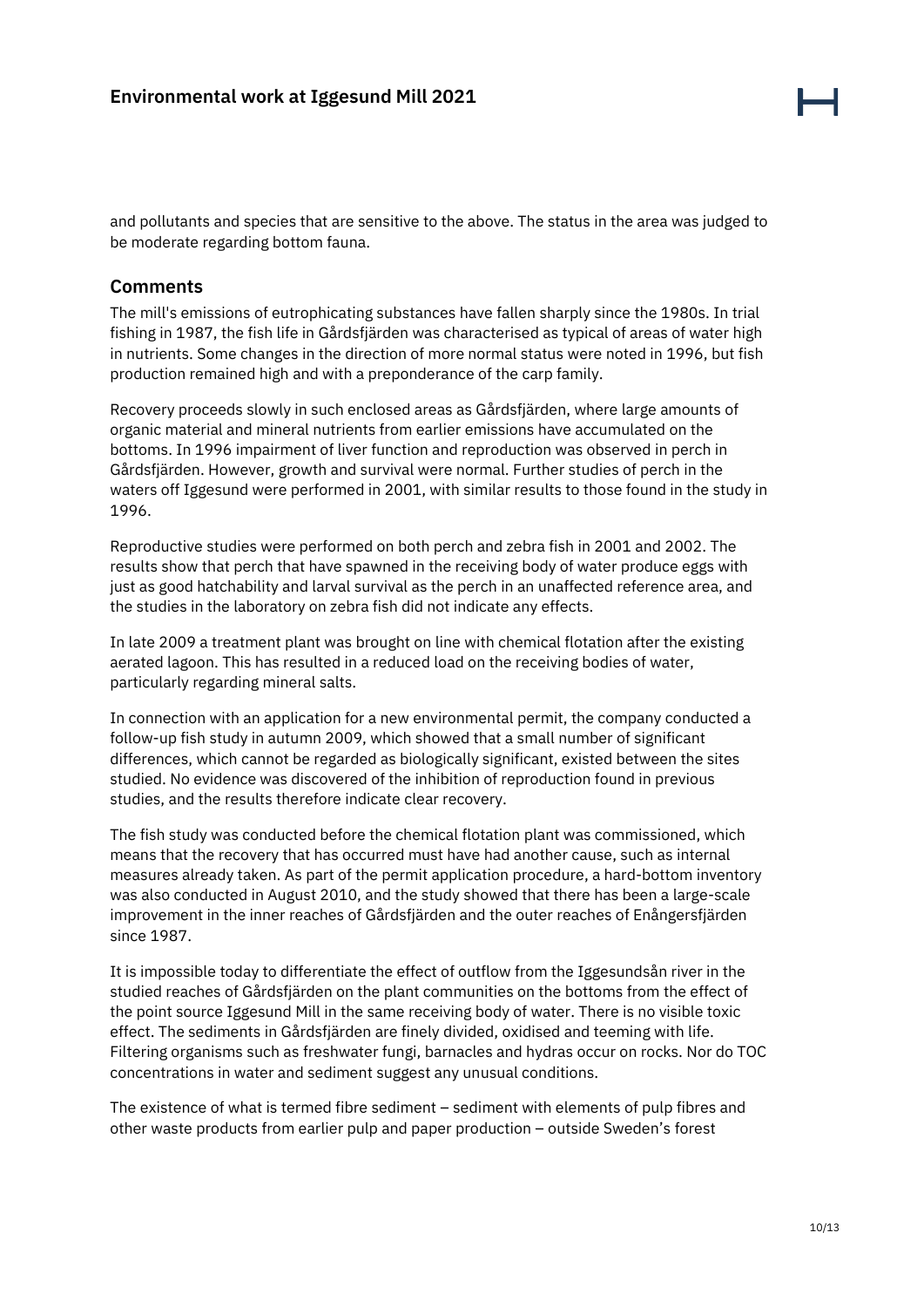industry facilities has attracted considerable attention in recent years. Fibre banks have been found outside Iggesund Mill in the inner part of the Iggesundsfjärden bay and in the adjoining Byfjärden. In autumn 2017, fish were caught at different distances from Iggesund Mill with the aim of studying any spread of sediment-bound pollutants and their uptake in fish. The fish were analysed for content of metals and organic substances.

All morphological measurements, fish growth and fat content were at a level that can be considered normal for coastal fish and the differences between the locations were numerically small. For the variable GSI (gonadosomatic index), the median value varied considerably between the sites and the spread between individuals at each site was significant. A larger number of individuals in different length classes would have been needed to evaluate any significant differences in this variable between fish areas. Mercury content at all sites was below the EU's limit values for fish for consumption by a reassuring margin. From a general Swedish perspective too, the mercury content can be considered to be low.

Content of other studied trace metals was determined in liver samples. There was a small numerical difference in content between the sampling locations and it was not possible to distinguish any site with substantially different values. The results confirm the general picture obtained from other recipient surveys, that metals originating in forest industry emissions are often found in sediment but have low bioavailability.

When it comes to the chlororganic substances studied (PCB, DDT, HCB PCDD/Fs), generally a weak gradient was observed with slightly higher levels in Byfjärden, which gradually tail off. In comparison with chemical status assessment criteria for PCDD/Fs and PCBs, findings were below current threshold values by reassuring margins. Nor can the levels in themselves be considered to be high in relation to measurements taken in other areas around the Swedish coast, including background locations with no impact from urban activity.

Overall, the survey shows that the sediment-bound pollutants found as higher content levels in parts of the area have a limited spread to the surrounding ecosystem and minor uptake in fish. The levels in the fish studied are relatively low and in the region of those measured in background areas without any direct anthropogenic effects.

New surveys are being conducted in 2021 and 2022.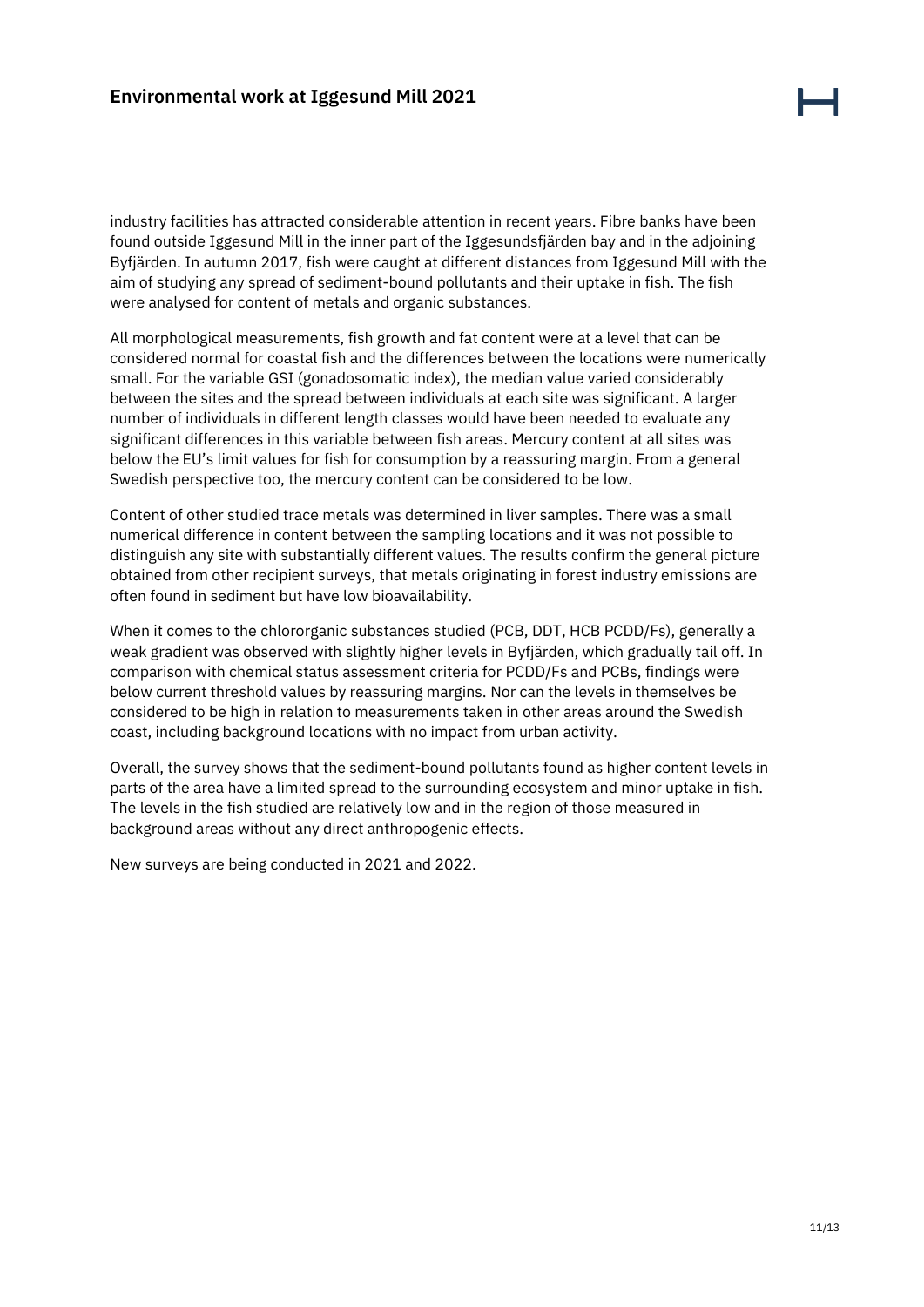## <span id="page-11-0"></span>**Environmental key figures**

| <b>Iggesund Mill</b>                                                     | 2021       | 2020       | 2019       | 2018       | 2017       |
|--------------------------------------------------------------------------|------------|------------|------------|------------|------------|
| Raw materials                                                            |            |            |            |            |            |
| Wood, million m3 solid volume under bark <sup>1)</sup>                   | 1,72       | 1,77       | 1,76       | 1,65       | 1,65       |
| Chemicals, 1 000 tonnes <sup>2)</sup>                                    | 80,6       | 83,5       | 108        | 90,1       | 80,2       |
| Filler, pigment, 1 000 tonnes <sup>2)</sup>                              | 47,7       | 45,3       | 46,5       | 47,5       | 47,3       |
| Water use, million m <sup>3</sup>                                        | 33,4       | 33,5       | 34,9       | 38,0       | 38,5       |
| Thermal energy, GWh                                                      |            |            |            |            |            |
| Production at the mill from recovered liquors, bark and<br>wood residues | 2638       | 2557       | 2558       | 2479       | 2434       |
| Fossil fuels, oil                                                        | 66         | 60         | 53         | 101        | 105        |
| Fossil fuels, diesel                                                     | 6          | 7          |            |            |            |
| Electrical energy                                                        |            |            |            |            |            |
| Production at the mill, GWh                                              | 322        | 282        | 309        | 304        | 256        |
| Consumption, MWh                                                         | 474<br>126 | 474<br>758 | 467<br>128 | 470<br>608 | 467<br>588 |
| Energy deliveries, GWh                                                   |            |            |            |            |            |
| Thermal energy <sup>3)</sup>                                             | 141        | 124        | 138        | 142        | 125        |
| Emissions to air                                                         |            |            |            |            |            |
| Sulphur dioxide, (counted as sulphur, S), tonnes                         | 33         | 40         | 27         | 36         | 33         |
| Nitrogen oxides, tonnes                                                  | 553        | 575        | 528        | 585        | 586        |
| Particulates, tonnes                                                     | 29         | 25         | 21         | 40         | 26         |
| Fossil carbon dioxide, 1 000 tonnes (Scope 1)                            | 18         | 15,8       | 12,1       | 25,7       | 24,0       |
| Biogenic carbon dioxide, 1 000 tonnes                                    | 869        | 815        | 847        | 876        | 811        |
| Emissions to water                                                       |            |            |            |            |            |
| COD, (organic matter), 1 000 tonnes                                      | 4,7        | 4,8        | 4,8        | 5,1        | 4,8        |
| Suspended solids, tonnes                                                 | 739        | 635        | 718        | 874        | 813        |
| AOX, (chlorinated organic matter), tonnes                                | 36,2       | 37,4       | 43,3       | 47,5       | 46,3       |
| Nitrogen, ton                                                            | 75         | 70         | 50         | 59         | 53         |
| Phosphorus, ton                                                          | 7,7        | 7,7        | 4,8        | 4,8        | 4,1        |